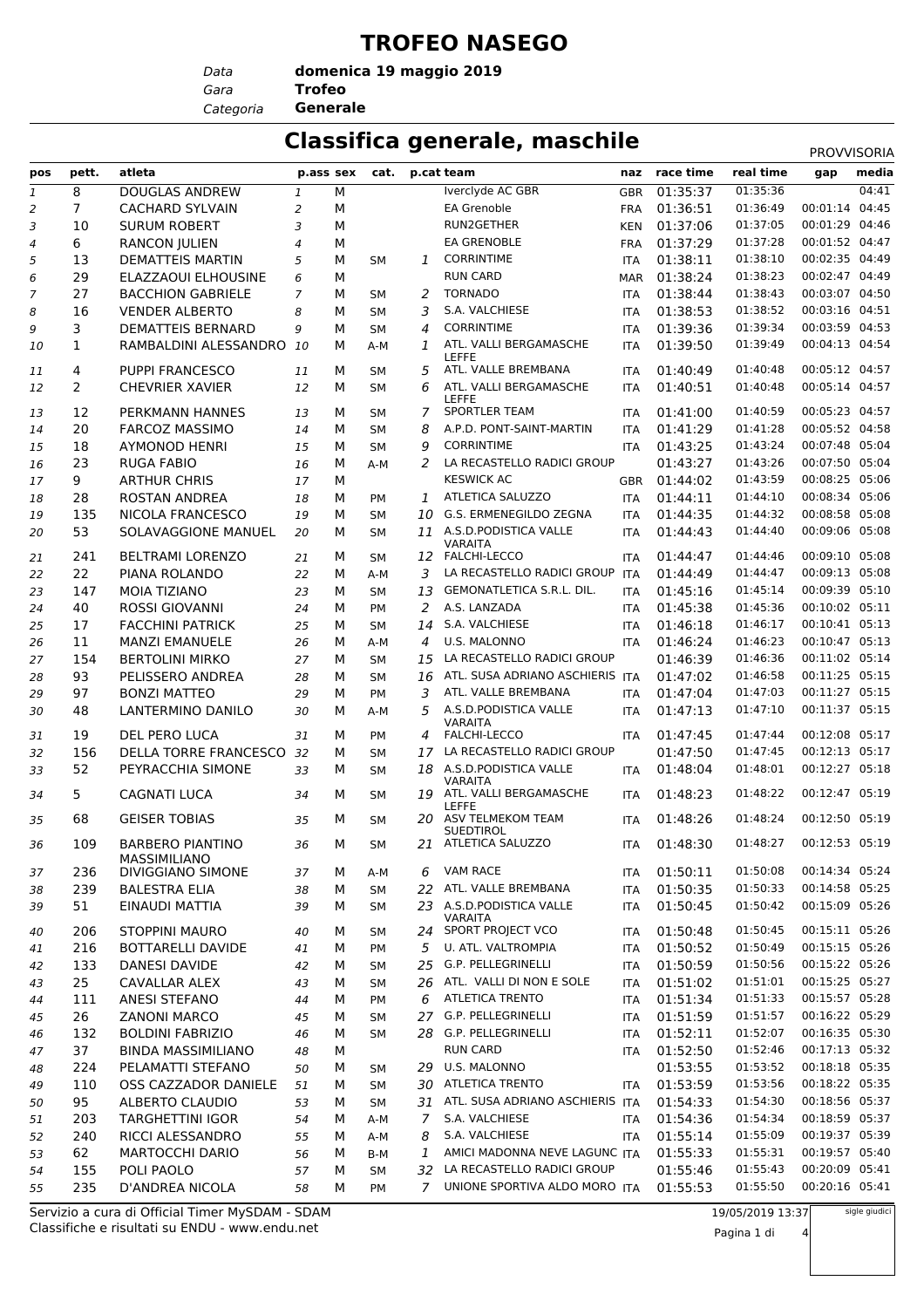# **Classifica generale, maschile** PROVVISORIA

| pos        | pett.     | atleta                                       | p.ass sex  |        | cat.             |    | p.cat team                                                 | naz                      | race time            | real time            | gap                              | media |
|------------|-----------|----------------------------------------------|------------|--------|------------------|----|------------------------------------------------------------|--------------------------|----------------------|----------------------|----------------------------------|-------|
| 56         | 80        | PANGRAZIO RAMON                              | 59         | М      | A-M              | 9  | ATL. PARATICO                                              | <b>ITA</b>               | 01:56:12             | 01:56:09             | 00:20:35 05:42                   |       |
| 57         | 226       | <b>MARIOTTI LUCA</b>                         | 60         | м      | A-M              | 10 | U.S. MALONNO                                               |                          | 01:56:17             | 01:56:13             | 00:20:40 05:42                   |       |
| 58         | 153       | <b>ANGIOLINI IVAN</b>                        | 61         | м      | <b>SM</b>        | 33 | LA RECASTELLO RADICI GROUP                                 |                          | 01:56:24             | 01:56:20             | 00:20:47 05:42                   |       |
| 59         | 112       | ROCCABRUNA FABIANO                           | 63         | м      | A-M              | 11 | <b>ATLETICA TRENTO</b>                                     | <b>ITA</b>               | 01:56:39             | 01:56:35             | 00:21:02 05:43                   |       |
| 60         | 21        | <b>MAGRI LUCA</b>                            | 64         | м      | <b>SM</b>        |    | 34 LA RECASTELLO RADICI GROUP                              |                          | 01:56:41             | 01:56:39             | 00:21:04 05:43                   |       |
| 61         | 115       | <b>VECCHIETTI MATTEO</b>                     | 65         | М      | A-M              |    | 12 ATLETICA VALLE DI CEMBRA                                | <b>ITA</b>               | 01:56:48             | 01:56:45             | 00:21:12 05:44                   |       |
| 62         | 85        | <b>BADINI CRISTIAN</b>                       | 66         | м      | A-M              | 13 | ATL. PARATICO                                              | <b>ITA</b>               | 01:56:57             | 01:56:55             | 00:21:21 05:44                   |       |
| 63         | 231       | <b>BRUNELLI SIMONE</b>                       | 68         | М      | A-M              | 14 | U.S. MALONNO                                               |                          | 01:57:49             | 01:57:46             | 00:22:12 05:47                   |       |
| 64         | 49        | <b>QUAGLIA GIOVANNI</b>                      | 70         | м      | <b>SM</b>        |    | 35 A.S.D.PODISTICA VALLE<br>VARAITA                        | <b>ITA</b>               | 01:58:51             | 01:58:47             | 00:23:14 05:50                   |       |
| 65         | 157       | CAPPA ALESSIO                                | 72         | м      | A-M              |    | 15 LIBERTAS VALLESABBIA                                    | <b>ITA</b>               | 01:59:21             | 01:59:17             | 00:23:45 05:51                   |       |
| 66         | 83        | <b>BONTEMPI FILIPPO</b>                      | 73         | M      | B-M              | 2  | ATL. PARATICO                                              | <b>ITA</b>               | 01:59:33             | 01:59:29             | 00:23:56 05:52                   |       |
| 67         | 120       | LIZZOLI LUCA                                 | 74         | м      | PM               | 8  | C.A. LIZZOLI                                               | <b>ITA</b>               | 01:59:37             | 01:59:33             | 00:24:00 05:52                   |       |
| 68         | 119       | <b>LIZZOLI FAUSTO</b>                        | 76         | м      | B-M              | 3  | C.A. LIZZOLI                                               | <b>ITA</b>               | 02:00:31             | 02:00:27             | 00:24:54 05:55                   |       |
| 69         | 116       | <b>ROSSI FILIPPO</b>                         | 77         | м      | <b>SM</b>        | 36 | <b>BASE RUNNING</b>                                        | <b>ITA</b>               | 02:00:59             | 02:00:57             | 00:25:22 05:56                   |       |
| 70         | 152       | <b>CARRARA MANUEL</b>                        | 78         | м      | A-M              | 16 | LA RECASTELLO RADICI GROUP                                 |                          | 02:01:04             | 02:01:03             | 00:25:27 05:56                   |       |
| 71         | 237       | <b>GIUDICI FABIO ANTONIO</b>                 | 79         | M      | A-M              |    | 17 FREE-ZONE                                               | <b>ITA</b>               | 02:01:13             | 02:01:10             | 00:25:36 05:57                   |       |
| 72         | 179       | <b>GIORGETTA LUCA</b>                        | 80         | М      |                  |    | <b>RUN CARD</b>                                            | <b>ITA</b>               | 02:01:28             | 02:01:23             | 00:25:51 05:57                   |       |
| 73         | 204       | <b>BOUCHARD NICHOLAS</b>                     | 81         | м      | PM               | 9  | S.S. VITTORIO ALFIERI ASTI                                 | <b>ITA</b>               | 02:01:47             | 02:01:44             | 00:26:10 05:58                   |       |
| 74         | 165       | <b>FAUSTI ENRICO</b>                         | 82         | м      | A-M              | 18 | PADILE RUNNING TEAM                                        | <b>ITA</b>               | 02:02:20             | 02:02:15<br>02:02:22 | 00:26:43 06:00                   |       |
| 75         | 146       | <b>GEMMA FEDERICO</b>                        | 83         | м      | A-M              | 19 | G.T.A. CREMA<br>37 G.P. PELLEGRINELLI                      | <b>ITA</b>               | 02:02:25<br>02:02:32 | 02:02:29             | 00:26:48 06:00<br>00:26:55 06:01 |       |
| 76         | 134<br>82 | BOTTARELLI ANDREA<br><b>BRESSANELLI IVAN</b> | 84<br>85   | м<br>м | <b>SM</b><br>B-M | 4  | ATL. PARATICO                                              | <b>ITA</b><br><b>ITA</b> | 02:02:38             | 02:02:34             | 00:27:01 06:01                   |       |
| 77<br>78   | 46        | <b>GONELLA DAVIDE</b>                        | 86         | М      | <b>SM</b>        | 38 | A.S.D.PODISTICA VALLE                                      | <b>ITA</b>               | 02:02:57             | 02:02:53             | 00:27:20 06:02                   |       |
|            |           |                                              |            |        |                  |    | <b>VARAITA</b>                                             |                          |                      |                      |                                  |       |
| 79         | 177       | PEOLI ANGELO                                 | 87         | м      |                  |    | <b>RUN CARD</b>                                            | <b>ITA</b>               | 02:03:10             | 02:03:04             | 00:27:33 06:02                   |       |
| 80         | 106       | <b>CARMINATI SIMONE</b>                      | 88         | М      | <b>SM</b>        | 39 | ATLETICA PERTICA BASSA                                     | <b>ITA</b>               | 02:03:47             | 02:03:41             | 00:28:10 06:04                   |       |
| 81         | 163       | <b>COTTI DANIELE</b>                         | 89         | м      | A-M              | 20 | NEW ATHLETICS SULZANO                                      | <b>ITA</b>               | 02:03:57             | 02:03:52             | 00:28:21 06:05                   |       |
| 82         | 78        | <b>CAMANINI CRISTIAN</b>                     | 90         | м      | A-M              | 21 | ATL. FRANCIACORTA                                          | <b>ITA</b>               | 02:04:32             | 02:04:26             | 00:28:55 06:06                   |       |
| 83         | 143       | <b>GUERRUCCI MARCO</b>                       | 91         | М      | A-M              |    | 22 G.S. ORECCHIELLA<br>GARFAGNANA                          |                          | 02:04:54             | 02:04:51             | 00:29:17 06:07                   |       |
| 84         | 150       | <b>OCCIONI GIULIANO</b>                      | 92         | м      | A-M              | 23 | LA RECASTELLO RADICI GROUP                                 |                          | 02:05:31             | 02:05:27             | 00:29:54 06:09                   |       |
| 85         | 222       | <b>MOSSINI VALERIO</b>                       | 93         | м      | B-M              | 5  | U.S. MALONNO                                               |                          | 02:05:35             | 02:05:31             | 00:29:58 06:09                   |       |
| 86         | 92        | <b>BOLPAGNI UBER</b>                         | 94         | м      | A-M              | 24 | ATL. RODENGO SAIANO MICO                                   | <b>ITA</b>               | 02:05:37             | 02:05:34             | 00:30:00 06:10                   |       |
| 87         | 223       | PEDERSOLI GIANFRANCO                         | 95         | м      | A-M              |    | 25 U.S. MALONNO                                            |                          | 02:05:46             | 02:05:43             | 00:30:10 06:10                   |       |
| 88         | 192       | <b>MUTTI MAURIZIO</b>                        | 96         | М      |                  |    | <b>RUN CARD</b>                                            | <b>ITA</b>               | 02:05:56             | 02:05:50             | 00:30:19 06:11                   |       |
| 89         | 94        | <b>CAMMARATA RICCARDO</b>                    | 97         | м      | <b>SM</b>        | 40 | ATL. SUSA ADRIANO ASCHIERIS ITA                            |                          | 02:05:57             | 02:05:53             | 00:30:20 06:11                   |       |
| 90         | 199       | ZORZI ALESSIO                                | 100        | м      | <b>SM</b>        | 41 | S.A. VALCHIESE<br><b>RUN CARD</b>                          | <b>ITA</b>               | 02:06:15             | 02:06:09<br>02:06:10 | 00:30:38 06:11<br>00:30:41 06:12 |       |
| 91<br>92   | 189<br>75 | SPENDOLINI SANDRO<br><b>SALVADORI FABIO</b>  | 101<br>102 | м<br>м | A-M              | 26 | ATL. FRANCIACORTA                                          | <b>ITA</b><br><b>ITA</b> | 02:06:18<br>02:06:54 | 02:06:53             | 00:31:17 06:13                   |       |
| 93         | 38        | <b>BUVET MAURO</b>                           | 103        | M      | B-M              | 6  | A.P.D. PONT-SAINT-MARTIN                                   | <b>ITA</b>               | 02:07:04             | 02:07:00             | 00:31:28 06:14                   |       |
| 94         | 63        | CALIGARI DIEGO                               | 104        | М      | SМ               |    | 42 AMICI MADONNA NEVE LAGUNC ITA                           |                          | 02:07:23             | 02:07:20             | 00:31:46 06:15                   |       |
| 95         | 161       | <b>MASSETTI MICHELE</b>                      | 105        | м      | <b>SM</b>        | 43 | LIBERTAS VALLESABBIA                                       | <b>ITA</b>               | 02:07:27             | 02:07:21             | 00:31:50 06:15                   |       |
| 96         | 55        | <b>BARRA ANDREA</b>                          | 106        | м      | SM               |    | 44 A.S.D. PODISTICA VALLE                                  | ITA                      | 02:07:34             | 02:07:29             | 00:31:58 06:15                   |       |
|            |           |                                              |            |        |                  |    | VARAITA<br>ATL. PARATICO                                   |                          |                      |                      | 00:32:04 06:16                   |       |
| 97         | 81<br>144 | <b>CICCI LINO</b><br><b>BUGIANI GIACOMO</b>  | 107        | м<br>м | B-M              | 7  | 27 G.S. ORECCHIELLA                                        | ITA                      | 02:07:41<br>02:07:51 | 02:07:36<br>02:07:49 | 00:32:14 06:16                   |       |
| 98         |           |                                              | 108        |        | A-M              |    | GARFAGNANA                                                 |                          |                      |                      |                                  |       |
| 99         | 64        | DEL CURTO MATTEO                             | 109        | м      | SΜ               |    | 45 AMICI MADONNA NEVE LAGUNC ITA                           |                          | 02:09:10             | 02:09:06             | 00:33:34 06:20                   |       |
| 100        | 113       | <b>DEMATTE' GABRIELE</b>                     | 111        | м      | <b>SM</b>        |    | 46 ATLETICA TRENTO                                         | <b>ITA</b>               | 02:09:41             | 02:09:34             | 00:34:04 06:22                   |       |
| 101        | 131       | <b>GATTI GABRIELE</b>                        | 112        | м      | A-M              |    | 28 G.P. PELLEGRINELLI                                      | ITA                      | 02:09:46             | 02:09:41             | 00:34:09 06:22                   |       |
| 102        | 232       | <b>BOTTACIN PIETRO</b>                       | 113        | м      | PM               | 10 | U.S. MALONNO                                               |                          | 02:09:52             | 02:09:49             | 00:34:16 06:22                   |       |
| 103        | 228       | <b>GUZZA ALFIO</b>                           | 115        | м      | B-M              | 8  | U.S. MALONNO                                               |                          | 02:10:40             | 02:10:34             | 00:35:03 06:24<br>00:35:37 06:26 |       |
| 104        | 60<br>105 | PASINI FILIPPO<br><b>SCALVINI ROBERTO</b>    | 117        | м      | A-M              | 29 | AMICI MADONNA NEVE LAGUNC ITA<br>30 ATLETICA PERTICA BASSA |                          | 02:11:14<br>02:11:38 | 02:11:11<br>02:11:34 | 00:36:01 06:27                   |       |
| 105<br>106 | 174       | <b>BIONDI MARCO</b>                          | 118<br>119 | м<br>М | A-M              |    | <b>RUN CARD</b>                                            | <b>ITA</b><br>ITA        | 02:12:04             | 02:11:58             | 00:36:27 06:29                   |       |
| 107        | 130       | <b>DAMIOLI CARLO</b>                         | 121        | м      | B-M              | 9  | G.P. PELLEGRINELLI                                         | ITA                      | 02:12:36             | 02:12:34             | 00:36:59 06:30                   |       |
| 108        | 65        | <b>BRIZZI LIVIO</b>                          | 124        | м      | A-M              | 31 | AMICI MADONNA NEVE LAGUNC ITA                              |                          | 02:13:48             | 02:13:44             | 00:38:11 06:34                   |       |
| 109        | 39        | <b>COURTHOUD GIORGIO</b>                     | 126        | М      | B-M              |    | 10 A.P.D. PONT-SAINT-MARTIN                                | <b>ITA</b>               | 02:14:23             | 02:14:18             | 00:38:46 06:35                   |       |
|            |           | <b>NOEL</b>                                  |            |        |                  |    |                                                            |                          |                      |                      |                                  |       |
| 110        | 73        | <b>BOTTARELLI GIORGIO</b>                    | 127        | м      | B-M              |    | 11 ATL. DI LUMEZZANE                                       | ITA                      | 02:14:50             | 02:14:46             | 00:39:14 06:37                   |       |
| 111        | 190       | <b>FOLCHINI MAURO</b>                        | 128        | м      |                  |    | <b>RUN CARD</b>                                            | ITA                      | 02:15:30             | 02:15:22             | 00:39:53 06:39                   |       |
| 112        | 35        | <b>MARTINELLI MATTEO</b>                     | 130        | м      |                  |    | <b>RUN CARD</b>                                            | <b>ITA</b>               | 02:15:38             | 02:15:32             | 00:40:01 06:39                   |       |
| 113        | 54        | <b>MARENGO LUCA</b>                          | 131        | м      | A-M              |    | 32 A.S.D.PODISTICA VALLE<br><b>VARAITA</b>                 | ITA                      | 02:15:49             | 02:15:43             | 00:40:12 06:40                   |       |
| 114        | 227       | <b>MARNIGA VITTORIO</b>                      | 132        | м      | <b>SM</b>        |    | 47 U.S. MALONNO                                            |                          | 02:16:03             | 02:15:57             | 00:40:27 06:40                   |       |
| 115        | 107       | ZECCHINI IANEZ                               | 133        | м      | A-M              |    | 33 ATLETICA PERTICA BASSA                                  | ITA                      | 02:16:06             | 02:16:02             | 00:40:29 06:40                   |       |
| 116        | 121       | <b>BETTINSOLI ENRICO</b>                     | 134        | м      | A-M              |    | 34 C.S. S.ROCCHINO                                         | ITA                      | 02:16:29             | 02:16:25             | 00:40:53 06:42                   |       |

Classifiche e risultati su ENDU - www.endu.net Servizio a cura di Official Timer MySDAM - SDAM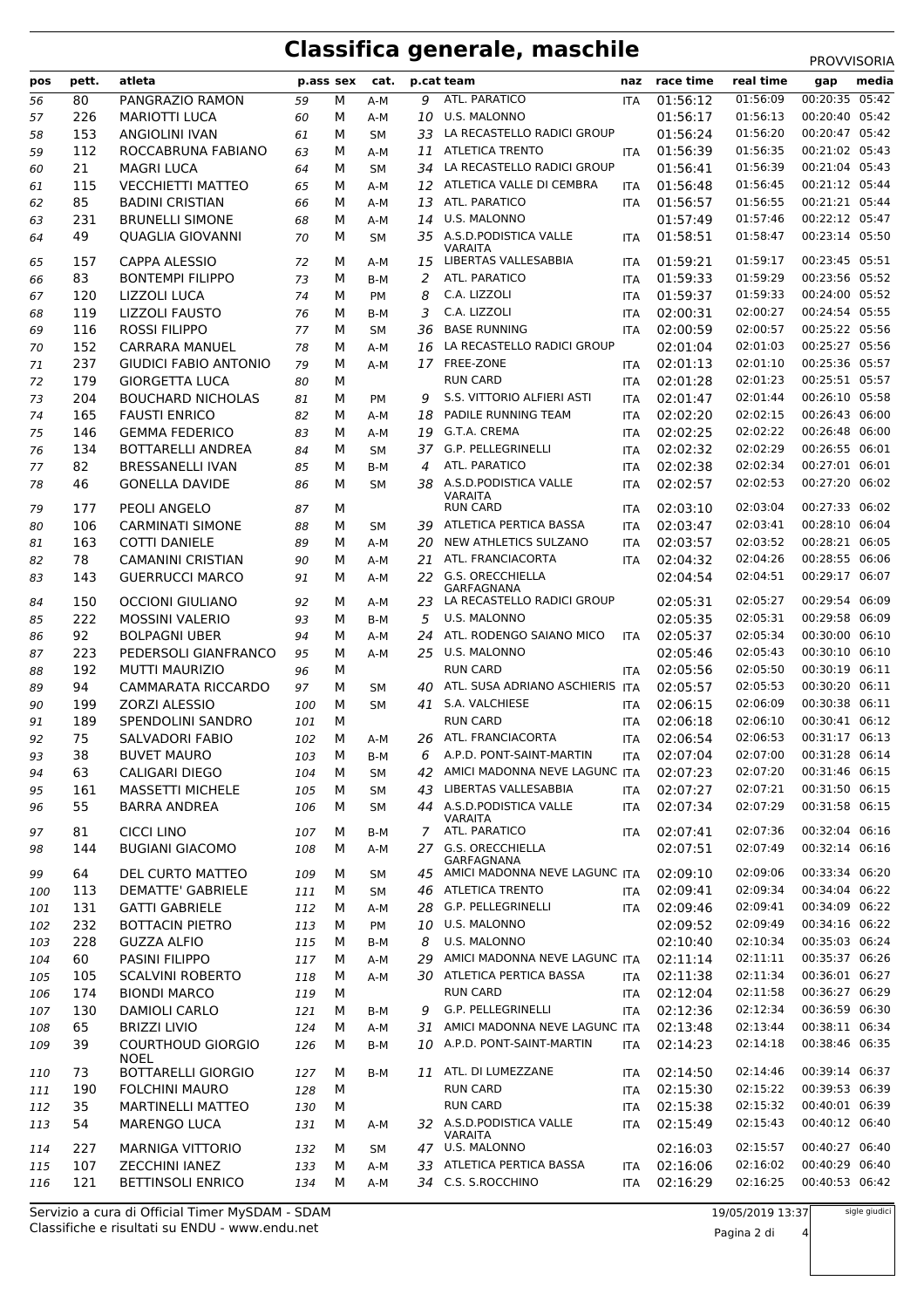### **Classifica generale, maschile** PROVVISORIA

| pos | pett. | atleta                    | p.ass sex |   | cat.      |    | p.cat team                         | naz        | race time | real time | media<br>gap      |  |
|-----|-------|---------------------------|-----------|---|-----------|----|------------------------------------|------------|-----------|-----------|-------------------|--|
| 117 | 61    | PANATTI ERIK              | 135       | М | <b>SM</b> | 48 | AMICI MADONNA NEVE LAGUNC ITA      |            | 02:16:44  | 02:16:43  | 00:41:08<br>06:42 |  |
| 118 | 197   | <b>CONTI CLAUDIO</b>      | 136       | М | $A-M$     | 35 | RUNNING CAZZAGO SAN                | <b>ITA</b> | 02:16:55  | 02:16:51  | 00:41:18 06:43    |  |
|     |       |                           |           |   |           |    | <b>MARTINO</b>                     |            |           |           |                   |  |
| 119 | 145   | <b>FIORINI FILIPPO</b>    | 137       | М | <b>SM</b> | 49 | <b>G.S. ORECCHIELLA</b>            |            | 02:17:00  | 02:16:57  | 00:41:23 06:43    |  |
|     | 140   | <b>GIANNOTTI MICHELE</b>  |           | М |           |    | GARFAGNANA<br>36 G.S. ORECCHIELLA  |            | 02:17:01  | 02:16:57  | 00:41:24 06:43    |  |
| 120 |       |                           | 138       |   | A-M       |    | GARFAGNANA                         |            |           |           |                   |  |
| 121 | 108   | <b>GALVAGNO RAUL</b>      | 139       | М | <b>SM</b> | 50 | ATLETICA SALUZZO                   | <b>ITA</b> | 02:17:08  | 02:17:02  | 00:41:31 06:44    |  |
| 122 | 219   | <b>SORTENI SANDRO</b>     | 140       | м | B-M       | 12 | U.S. MALONNO                       |            | 02:17:32  | 02:17:26  | 00:41:56 06:45    |  |
| 123 | 233   | <b>BAITELLI LUCA</b>      | 141       | М | PM        | 11 | U.S. MALONNO                       |            | 02:17:54  | 02:17:50  | 00:42:17 06:46    |  |
|     |       |                           |           |   |           |    |                                    |            |           |           |                   |  |
| 124 | 243   | <b>GUIDI DEVIS</b>        | 142       | М |           |    | AMICI MADONNA NEVE LAGUNC ITA      |            | 02:17:58  | 02:17:52  | 00:42:22 06:46    |  |
| 125 | 191   | <b>BERTOCCHI SIMONE</b>   | 144       | М |           |    | Angolo Mountain Running            | <b>ITA</b> | 02:18:30  | 02:18:22  | 00:42:53 06:48    |  |
| 126 | 215   | TABARELLI DE FATIS        | 145       | М | B-M       | 13 | <b>TRENTINO RUNNING TEAM</b>       | <b>ITA</b> | 02:18:40  | 02:18:37  | 00:43:04 06:48    |  |
|     |       | <b>ROBERTO</b>            |           |   |           |    |                                    |            |           |           |                   |  |
| 127 | 183   | <b>LONATI STEFANO</b>     | 146       | М |           |    | <b>RUN CARD</b>                    | <b>ITA</b> | 02:18:45  | 02:18:36  | 00:43:08 06:48    |  |
| 128 | 96    | ALBERTO PAOLO             | 147       | м | <b>SM</b> |    | 51 ATL. SUSA ADRIANO ASCHIERIS ITA |            | 02:18:49  | 02:18:44  | 00:43:12 06:48    |  |
| 129 | 41    | <b>GERACE SIMONE</b>      | 148       | М | SΜ        | 52 | A.S.D.DRAGONERO                    | <b>ITA</b> | 02:18:54  | 02:18:48  | 00:43:17 06:49    |  |
| 130 | 139   | <b>NOLLI MAURO CESARE</b> | 149       | М | A-M       |    | 37 G.S. MONTEGARGNANO              | <b>ITA</b> | 02:19:06  | 02:18:58  | 00:43:29 06:49    |  |
| 131 | 180   | <b>SISTI STEFANO</b>      | 151       | М |           |    | <b>RUN CARD</b>                    | <b>ITA</b> | 02:19:14  | 02:19:07  | 00:43:37 06:50    |  |
|     | 137   | <b>DELAI LUCA</b>         |           | M |           | 38 | G.S. MONTEGARGNANO                 |            | 02:19:18  | 02:19:10  | 00:43:41 06:50    |  |
| 132 |       |                           | 153       |   | A-M       |    |                                    | <b>ITA</b> |           |           |                   |  |
| 133 | 229   | <b>DONINA ANDREA</b>      | 155       | М | <b>SM</b> | 53 | <b>U.S. MALONNO</b>                |            | 02:20:16  | 02:20:09  | 00:44:39 06:53    |  |
| 134 | 234   | <b>BIANCHI MARCO</b>      | 156       | М | A-M       | 39 | U.S. MALONNO                       |            | 02:20:16  | 02:20:12  | 00:44:39 06:53    |  |
| 135 | 104   | <b>RICCI GIANLUCA</b>     | 157       | M | A-M       | 40 | ATLETICA PERTICA BASSA             | <b>ITA</b> | 02:20:25  | 02:20:20  | 00:44:48 06:53    |  |
| 136 | 166   | ZUBANI LEONARDO           | 159       | М | B-M       | 14 | PADILE RUNNING TEAM                | <b>ITA</b> | 02:20:57  | 02:20:53  | 00:45:20 06:55    |  |
| 137 | 69    | <b>GENTILINI FEDERICO</b> | 160       | М | A-M       | 41 | ATL. CARPENEDOLO                   | <b>ITA</b> | 02:21:30  | 02:21:26  | 00:45:53 06:56    |  |
| 138 | 141   | <b>GIUSTI DANIELE</b>     | 161       | M | B-M       | 15 | <b>G.S. ORECCHIELLA</b>            |            | 02:21:40  | 02:21:37  | 00:46:03 06:57    |  |
|     |       |                           |           |   |           |    | GARFAGNANA                         |            |           |           |                   |  |
| 139 | 84    | <b>BARONI ANTONIO</b>     | 162       | м | $C-M$     | 1  | ATL. PARATICO                      | <b>ITA</b> | 02:22:34  | 02:22:29  | 00:46:57 07:00    |  |
| 140 | 151   | <b>BIGONI MICHELE</b>     | 164       | M | B-M       | 16 | LA RECASTELLO RADICI GROUP         |            | 02:22:54  | 02:22:53  | 00:47:17 07:00    |  |
| 141 | 182   | <b>ZUBANI STEFANO</b>     | 167       | M |           |    | <b>RUN CARD</b>                    | <b>ITA</b> | 02:23:40  | 02:23:32  | 00:48:03 07:03    |  |
| 142 | 171   | <b>GNALI FABRIZIO</b>     | 168       | М |           |    | <b>RUN CARD</b>                    | <b>ITA</b> | 02:23:45  | 02:23:40  | 00:48:08 07:03    |  |
|     |       |                           |           |   |           |    | ATL. REBO GUSSAGO                  |            |           | 02:23:51  | 00:48:23 07:04    |  |
| 143 | 91    | <b>ORLANDI CESARE</b>     | 169       | М | A-M       | 42 |                                    |            | 02:24:00  |           |                   |  |
| 144 | 102   | <b>BENDOTTI MICHAEL</b>   | 170       | М | $A-M$     | 43 | <b>ATLETICA LONATO</b>             | <b>ITA</b> | 02:24:27  | 02:24:19  | 00:48:50 07:05    |  |
| 145 | 187   | <b>COLA THOMAS</b>        | 171       | M |           |    | <b>RUN CARD</b>                    | <b>ITA</b> | 02:24:46  | 02:24:39  | 00:49:09 07:06    |  |
| 146 | 181   | <b>BONETTI MARINO</b>     | 172       | М |           |    | <b>RUN CARD</b>                    | <b>ITA</b> | 02:25:18  | 02:25:09  | 00:49:41 07:08    |  |
| 147 | 117   | PEROTTI MICHELE           | 173       | м | SΜ        | 54 | <b>BIONE TRAILERS TEAM</b>         | <b>ITA</b> | 02:25:25  | 02:25:20  | 00:49:48 07:08    |  |
| 148 | 212   | <b>SCALVINI DANIELE</b>   | 174       | М | <b>SM</b> | 55 | <b>SSD BAGOLINO</b>                | <b>ITA</b> | 02:25:26  | 02:25:18  | 00:49:49 07:08    |  |
| 149 | 79    | PETTINARI GIUSEPPE LUCA   | 175       | M | B-M       | 17 | ATL. GAVARDO '90 LIB.              | <b>ITA</b> | 02:26:22  | 02:26:21  | 00:50:45 07:11    |  |
|     | 142   |                           |           |   |           |    | <b>G.S. ORECCHIELLA</b>            |            | 02:26:41  | 02:26:31  | 00:51:04 07:12    |  |
| 150 |       | <b>GIANNOTTI MARCO</b>    | 176       | М | $A-M$     | 44 | GARFAGNANA                         |            |           |           |                   |  |
| 151 | 185   | <b>MAIOLINI FABIO</b>     | 177       | М |           |    | <b>RUN CARD</b>                    | <b>ITA</b> | 02:26:50  | 02:26:44  | 00:51:13 07:12    |  |
| 152 | 173   | <b>MARTINAZZI MARIO</b>   | 178       | М |           |    | <b>RUN CARD</b>                    | <b>ITA</b> | 02:26:57  | 02:26:49  | 00:51:20 07:12    |  |
|     |       |                           |           |   |           |    | 56 ASD CYCLING GHEDESE             |            |           | 02:26:56  | 00:51:23 07:13    |  |
| 153 | 66    | <b>ALGHISI DAVIDE</b>     | 179       | М | SM        |    | 45 A.S.D.PODISTICA VALLE           | ITA        | 02:27:00  |           |                   |  |
| 154 | 50    | CIGNA MAURIZIO            | 180       | м | A-M       |    | <b>VARAITA</b>                     | <b>ITA</b> | 02:27:11  | 02:27:05  | 00:51:35 07:13    |  |
| 155 | 220   | PERLOTTI BRUNO            | 183       | М | B-M       |    | 18 U.S. MALONNO                    |            | 02:29:31  | 02:29:24  | 00:53:54 07:20    |  |
| 156 | 101   | FERRARI ALESSANDRO        | 184       | М | A-M       |    | 46 ATLETICA CONCESIO 2009          | ITA        | 02:29:47  | 02:29:40  | 00:54:10 07:21    |  |
|     |       | <b>TOTIS MASSIMO</b>      |           |   |           |    | 19 G.P. PELLEGRINELLI              |            | 02:30:21  | 02:30:17  | 00:54:44 07:22    |  |
| 157 | 129   |                           | 185       | м | B-M       |    |                                    | ITA        |           |           |                   |  |
| 158 | 176   | SQUASSINA DIEGO           | 187       | м |           |    | <b>RUN CARD</b>                    | ITA        | 02:30:55  | 02:30:48  | 00:55:19 07:24    |  |
| 159 | 136   | <b>BELOTTI FRANCESCO</b>  | 188       | М | A-M       |    | 47 G.S. MONTEGARGNANO              | <b>ITA</b> | 02:31:07  | 02:31:00  | 00:55:30 07:25    |  |
| 160 | 56    | <b>BARRA MAURO</b>        | 189       | м | B-M       |    | 20 A.S.D.PODISTICA VALLE           | <b>ITA</b> | 02:31:10  | 02:31:03  | 00:55:33 07:25    |  |
|     |       |                           |           |   |           |    | <b>VARAITA</b><br>ASD TEAM PERETTI |            |           | 02:34:05  | 00:58:34 07:34    |  |
| 161 | 67    | PORO MARCHETTI RENATO     | 190       | м | C-M       | 2  |                                    | ITA        | 02:34:11  |           |                   |  |
| 162 | 167   | <b>ALGHISI MARIO</b>      | 191       | м | B-M       | 21 | PADILE RUNNING TEAM                | ITA        | 02:34:11  | 02:34:05  | 00:58:34 07:34    |  |
| 163 | 202   | <b>FRANCESCHETTI OMAR</b> | 192       | м | SМ        |    | 57 S.A. VALCHIESE                  | <b>ITA</b> | 02:34:39  | 02:34:30  | 00:59:02 07:35    |  |
| 164 | 99    | FERRARI ROBERTO           | 193       | м | A-M       |    | 48 ATLETICA BRESCIA MARATHON ITA   |            | 02:35:08  | 02:34:58  | 00:59:31 07:37    |  |
| 165 | 238   | <b>ZEZIOLA FABIO</b>      | 195       | М | B-M       |    | 22 NEW ATHLETICS SULZANO           | <b>ITA</b> | 02:35:53  | 02:35:49  | 01:00:16 07:39    |  |
| 166 | 213   | SCHIVALOCCHI GRAZIANO     | 196       | м | B-M       | 23 | <b>SSD BAGOLINO</b>                | ITA        | 02:36:04  | 02:35:56  | 01:00:28 07:39    |  |
| 167 | 149   | MUNARI MASSIMILIANO       | 197       | м | A-M       | 49 | LA FULMINEA RUNNING TEAM           | ITA        | 02:36:30  | 02:36:22  | 01:00:53 07:41    |  |
|     |       |                           |           |   |           |    | <b>SINCE</b>                       |            |           |           |                   |  |
| 168 | 193   | SIMONI RICCARDO           | 198       | м |           |    | <b>RUN CARD</b>                    | ITA.       | 02:37:03  | 02:36:54  | 01:01:26 07:42    |  |
| 169 | 186   | <b>ZANARDINI MARCO</b>    | 199       | м |           |    | <b>RUN CARD</b>                    | <b>ITA</b> | 02:37:24  | 02:37:16  | 01:01:48 07:43    |  |
| 170 | 164   | PRANDELLI STEFANO         | 200       | м |           |    | NONSOLOTRAIL.IT ASD                | <b>ITA</b> | 02:37:25  | 02:37:15  | 01:01:49 07:43    |  |
|     | 205   | <b>TAMENI ERWIN</b>       |           |   |           |    | 50 SPORT FITNESS & CO. SRL SSD     |            | 02:37:30  | 02:37:21  | 01:01:54 07:44    |  |
| 171 |       |                           | 201       | м | A-M       |    |                                    | <b>ITA</b> |           |           |                   |  |
| 172 | 76    | <b>NEGRI MIRCO</b>        | 203       | м | A-M       |    | 51 ATL. FRANCIACORTA               | ITA        | 02:38:20  | 02:38:14  | 01:02:43 07:46    |  |
| 173 | 138   | <b>BETTINI OSVALDO</b>    | 204       | м | B-M       |    | 24 G.S. MONTEGARGNANO              | <b>ITA</b> | 02:38:47  | 02:38:39  | 01:03:10 07:47    |  |
| 174 | 159   | <b>MORA OSCAR</b>         | 205       | м | A-M       |    | 52 LIBERTAS VALLESABBIA            | <b>ITA</b> | 02:40:20  | 02:40:15  | 01:04:43 07:52    |  |
| 175 | 172   | STOLFO DANIELE SERGIO     | 206       | м |           |    | <b>RUN CARD</b>                    | <b>ITA</b> | 02:40:21  | 02:40:11  | 01:04:44 07:52    |  |
| 176 | 36    | <b>GAUDENZI DANIELE</b>   | 207       | м |           |    | <b>RUN CARD</b>                    | <b>ITA</b> | 02:40:39  | 02:40:32  | 01:05:02 07:53    |  |
|     |       |                           |           |   |           |    |                                    |            |           |           |                   |  |

Classifiche e risultati su ENDU - www.endu.net Servizio a cura di Official Timer MySDAM - SDAM sigle giudici

Pagina 3 di 4